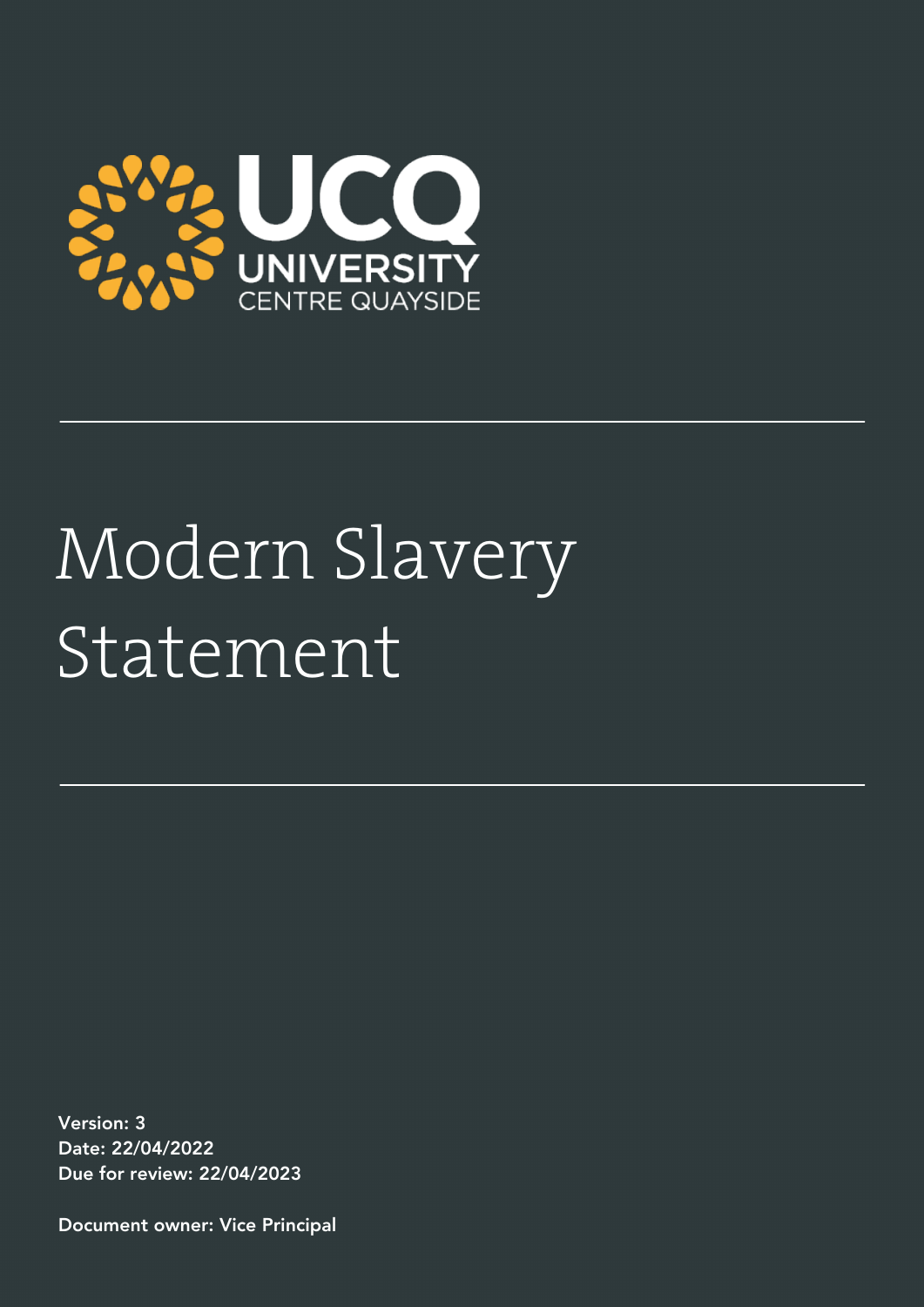

## 1. Introduction

- 1.1 This statement is made pursuant to the Modern Slavery Act 2015 and sets out the steps that University Centre Quayside (UCQ) has taken to ensure that slavery and human trafficking are not taking place through our service contracts or in any part of our business.
- 1.2 UCQ is a private limited company operating in England with two Directors. Established in 1994, we are a financially robust, independent provider of further and higher education with many years' experience of delivering adult and work-based learning provision. We are a registered provider with the Office for Students, an Education and Skills Funding Agency (ESFA) contract holder, Devolved Authority contract holder and a registered provider on the Register of Apprenticeship Training Providers and Register of Training Organisations in England.
- 1.3 We deliver the BA (Hons) Professional Management to employers across England; professional learning centres are located across six locations; Newcastle (Head Office and company registration), Leeds, Manchester, Liverpool, Birmingham and London.
- 1.4 We also deliver further education through our Essential Work Skills programmes for 19+ learners under direct contracts with the ESFA and Devolved Authorities, as well as acting as a further education subcontractor for other lead providers across the North East and Tees Valley.
- 2. Our Commitment
- 2.1 We are committed to ensuring that slavery and human trafficking have no place in our business or stakeholders with whom we work
- 2.2 This statement has been approved by the Academic Council. It is reviewed every two years as a minimum.
- 3. Modern Slavery Statement
- 3.1 Our core values are at the heart of everything we do. We are committed to running our business responsibly and in accordance with the high standards embedded within our core values.
- 3.2 'Individual liberty', 'respect for the rule of law' 'equality' and 'mutual respect' are British Values we embed within our staff and provision of services. Slavery and human trafficking are very plainly incompatible with these values.
- 3.3 We expect the same high standards from all external stakeholders with whom we work. We have in place employer agreements which set out the responsibilities and expectations related to our work-based learning provision.
- 3.4 We have policies and procedures in place to protect whistle blowers.
- 3.5 As we are a private limited company we are not in scope under the Freedom of Information Act 2000, however, stakeholders wishing to access their personal data held by UCQ should refer to our Data and Privacy Policy.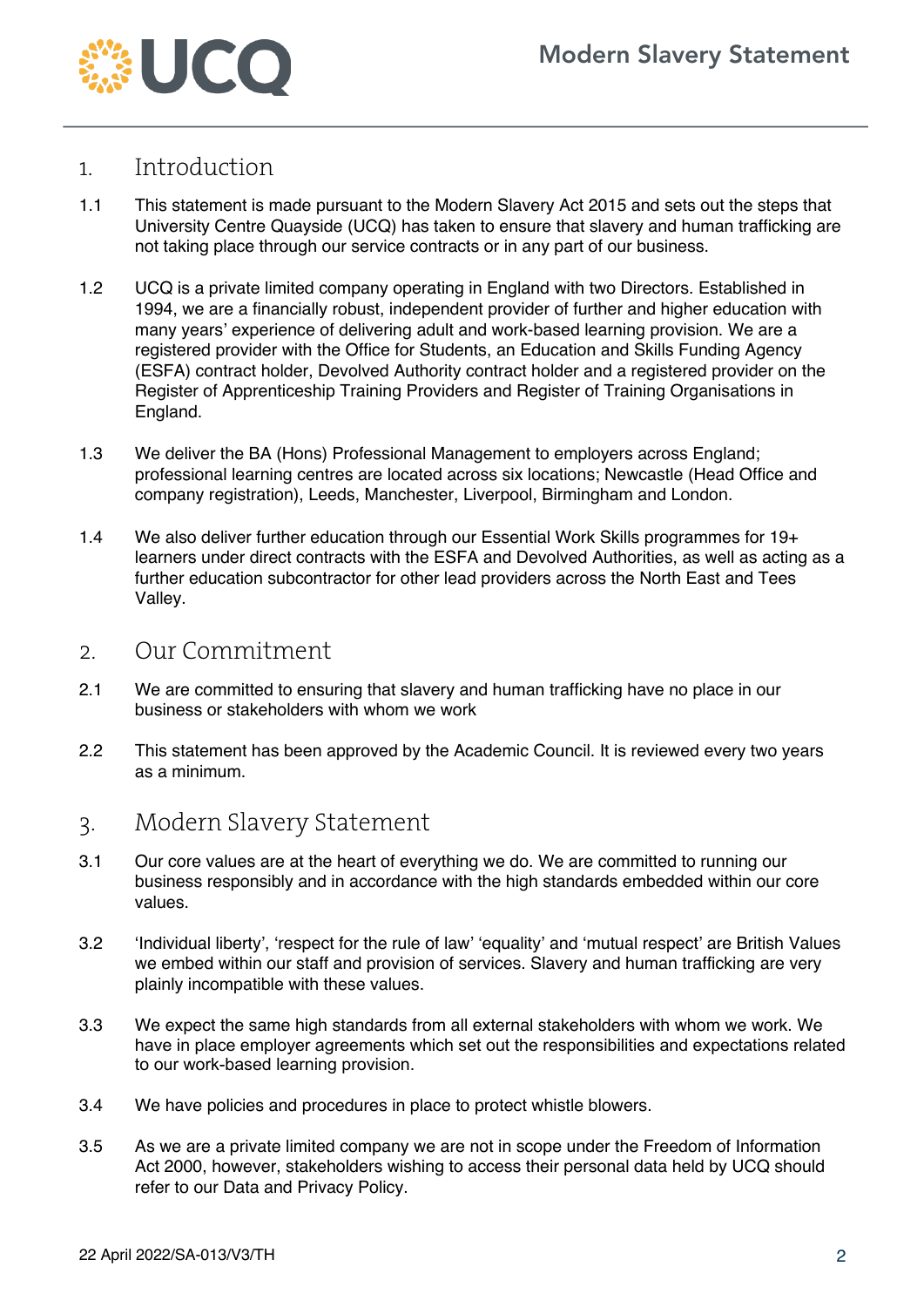

3.6 We will work with our principal stakeholders to ensure that our approach to slavery and human trafficking is reflected in all our transactions of goods and services, and, so far as reasonably practicable, that neither we nor they are involved, either directly or indirectly, in slavery and human trafficking.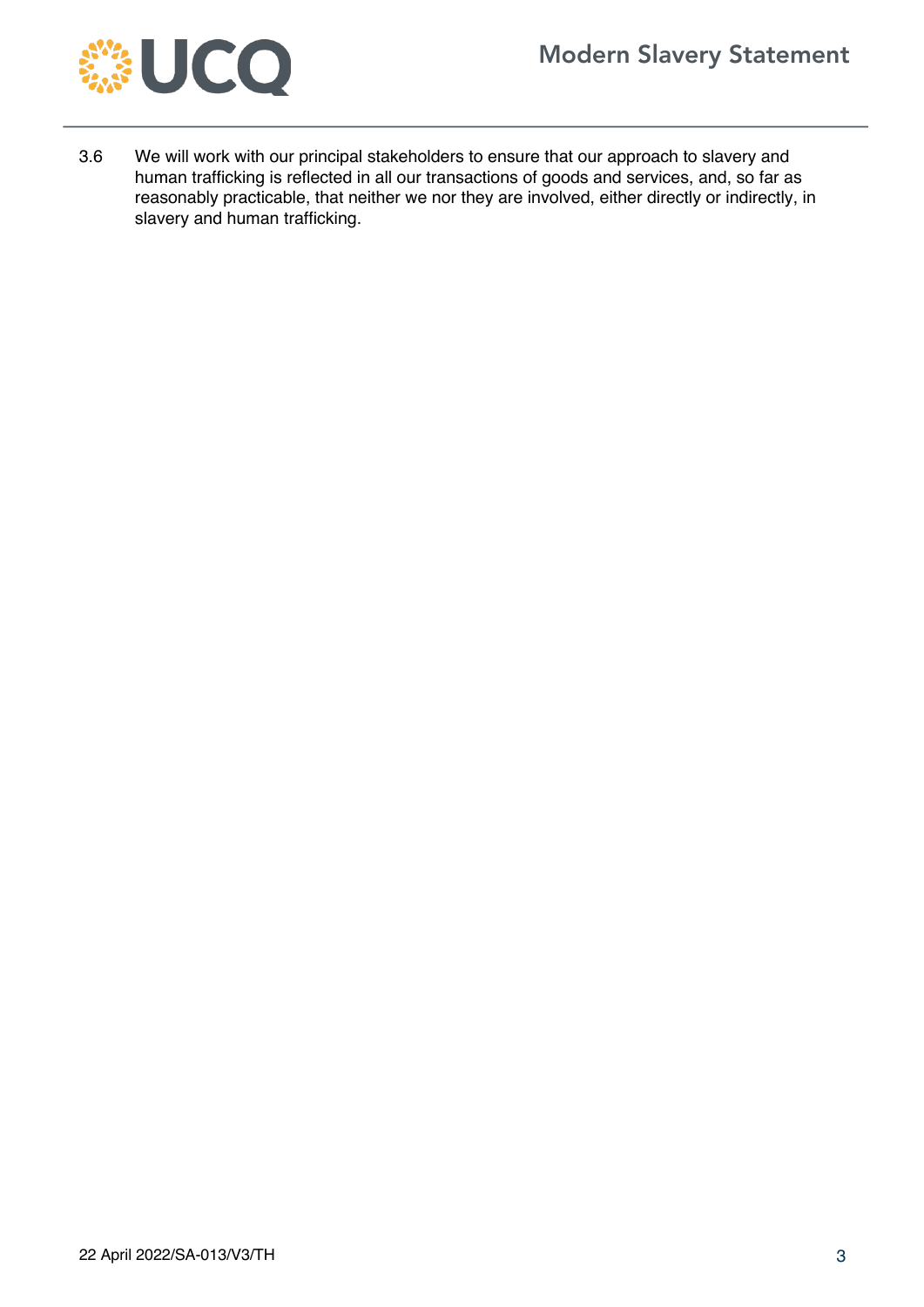

## 4. Initial equalities impact assessment

| <b>Department:</b>                                                                                                                                                                                                                                                                                                 | <b>Completed by:</b>                                                                                                                                                                              |                                                                                                                                                                                                                                                                                                                                                                                                                                                                                                                                                                                                                                         |                                                                                                                      | Date of initial assessment:                                                                                                               |                                                                           |
|--------------------------------------------------------------------------------------------------------------------------------------------------------------------------------------------------------------------------------------------------------------------------------------------------------------------|---------------------------------------------------------------------------------------------------------------------------------------------------------------------------------------------------|-----------------------------------------------------------------------------------------------------------------------------------------------------------------------------------------------------------------------------------------------------------------------------------------------------------------------------------------------------------------------------------------------------------------------------------------------------------------------------------------------------------------------------------------------------------------------------------------------------------------------------------------|----------------------------------------------------------------------------------------------------------------------|-------------------------------------------------------------------------------------------------------------------------------------------|---------------------------------------------------------------------------|
| All                                                                                                                                                                                                                                                                                                                |                                                                                                                                                                                                   | Michelle Elliott, Vice Principal, SSL                                                                                                                                                                                                                                                                                                                                                                                                                                                                                                                                                                                                   |                                                                                                                      | 22/04/2022                                                                                                                                |                                                                           |
| Area to be assessed:                                                                                                                                                                                                                                                                                               |                                                                                                                                                                                                   | SA-013 Modern Slavery Statement                                                                                                                                                                                                                                                                                                                                                                                                                                                                                                                                                                                                         |                                                                                                                      |                                                                                                                                           |                                                                           |
| <b>Existing or new policy/procedure:</b>                                                                                                                                                                                                                                                                           |                                                                                                                                                                                                   | Existing                                                                                                                                                                                                                                                                                                                                                                                                                                                                                                                                                                                                                                |                                                                                                                      |                                                                                                                                           |                                                                           |
| What evidence has been used to inform the assessment and policy? (please list only)                                                                                                                                                                                                                                |                                                                                                                                                                                                   |                                                                                                                                                                                                                                                                                                                                                                                                                                                                                                                                                                                                                                         |                                                                                                                      |                                                                                                                                           |                                                                           |
| <b>External guidance and requirements:</b>                                                                                                                                                                                                                                                                         |                                                                                                                                                                                                   |                                                                                                                                                                                                                                                                                                                                                                                                                                                                                                                                                                                                                                         |                                                                                                                      |                                                                                                                                           |                                                                           |
| All legislation and publications identified in SA002 - Safeguarding Policy<br>➤                                                                                                                                                                                                                                    |                                                                                                                                                                                                   |                                                                                                                                                                                                                                                                                                                                                                                                                                                                                                                                                                                                                                         |                                                                                                                      |                                                                                                                                           |                                                                           |
| Modern Slavery Act 2015<br>➤                                                                                                                                                                                                                                                                                       |                                                                                                                                                                                                   |                                                                                                                                                                                                                                                                                                                                                                                                                                                                                                                                                                                                                                         |                                                                                                                      |                                                                                                                                           |                                                                           |
| Internal guidance and requirements:<br>➤                                                                                                                                                                                                                                                                           |                                                                                                                                                                                                   |                                                                                                                                                                                                                                                                                                                                                                                                                                                                                                                                                                                                                                         |                                                                                                                      |                                                                                                                                           |                                                                           |
| Consultation with Strategic Safeguarding Lead<br>➤                                                                                                                                                                                                                                                                 |                                                                                                                                                                                                   |                                                                                                                                                                                                                                                                                                                                                                                                                                                                                                                                                                                                                                         |                                                                                                                      |                                                                                                                                           |                                                                           |
| 1. Describe the aims,<br>objectives or purpose of<br>the policy/procedure                                                                                                                                                                                                                                          |                                                                                                                                                                                                   | University Centre Quayside (UCQ) fully recognise their responsibilities to<br>safeguard and promote the welfare of children and vulnerable adults,<br>including the responsibilities their Academic Council, staff and volunteers<br>have in regard to the protection of children and vulnerable adults from<br>abuse; and to have due regard to the need to prevent people from being<br>drawn into terrorism. This statement sets out the steps that University Centre<br>Quayside (UCQ) has taken to ensure that slavery and human trafficking are<br>not taking place through our service contracts or in any part of our business. |                                                                                                                      |                                                                                                                                           |                                                                           |
| 2. Which                                                                                                                                                                                                                                                                                                           | All stakeholders                                                                                                                                                                                  |                                                                                                                                                                                                                                                                                                                                                                                                                                                                                                                                                                                                                                         |                                                                                                                      |                                                                                                                                           |                                                                           |
| stakeholders/groups                                                                                                                                                                                                                                                                                                |                                                                                                                                                                                                   |                                                                                                                                                                                                                                                                                                                                                                                                                                                                                                                                                                                                                                         |                                                                                                                      |                                                                                                                                           |                                                                           |
|                                                                                                                                                                                                                                                                                                                    | are intended to benefit                                                                                                                                                                           |                                                                                                                                                                                                                                                                                                                                                                                                                                                                                                                                                                                                                                         |                                                                                                                      |                                                                                                                                           |                                                                           |
| from this                                                                                                                                                                                                                                                                                                          |                                                                                                                                                                                                   |                                                                                                                                                                                                                                                                                                                                                                                                                                                                                                                                                                                                                                         |                                                                                                                      |                                                                                                                                           |                                                                           |
| policy/procedure?                                                                                                                                                                                                                                                                                                  |                                                                                                                                                                                                   |                                                                                                                                                                                                                                                                                                                                                                                                                                                                                                                                                                                                                                         |                                                                                                                      |                                                                                                                                           |                                                                           |
| The Equality Act 2010<br>requires public bodies<br>to have 'due regard' to<br>the need to:-<br>(1) Eliminate unlawful<br>discrimination,<br>harassment and<br>victimization<br>(2) Advance equality of<br>opportunity between<br>different groups; and<br>(3) Foster good relations<br>between different<br>groups | 3. Could the<br>disproportionately<br>negative effect impact<br>out in $(1)$ to $(3)$ of the<br>Act on any of the<br>protected<br>characteristics?:-<br>High<br><b>Medium</b><br>Low<br>No effect | policy/procedure have a<br>in terms of the aims set                                                                                                                                                                                                                                                                                                                                                                                                                                                                                                                                                                                     | 4. Briefly explain<br>how the<br>policy/procedure<br>furthers or prevents<br>the aims set out in<br>$(1)$ to $(3)$ . | 5. If there is a<br>disproportionately<br>negative impact on<br>any protected<br>be justified on the<br>equality or any other<br>explain. | characteristics, can it<br>grounds of promoting<br>reason? If yes, please |

| stics<br>ected<br>acteri | Age                      | No effect | Not applicable | Not applicable |
|--------------------------|--------------------------|-----------|----------------|----------------|
|                          | <b>Disability</b>        | No effect | Not applicable | Not applicable |
|                          | <b>Gender</b>            | No effect | Not applicable | Not applicable |
|                          | <b>Gender</b>            | No effect | Not applicable | Not applicable |
|                          | reassignment             |           |                |                |
| ē<br><u>ռ</u>            | <b>Marriage and</b>      | No effect | Not applicable | Not applicable |
| ᅀᅙ                       | <b>Civil Partnership</b> |           |                |                |